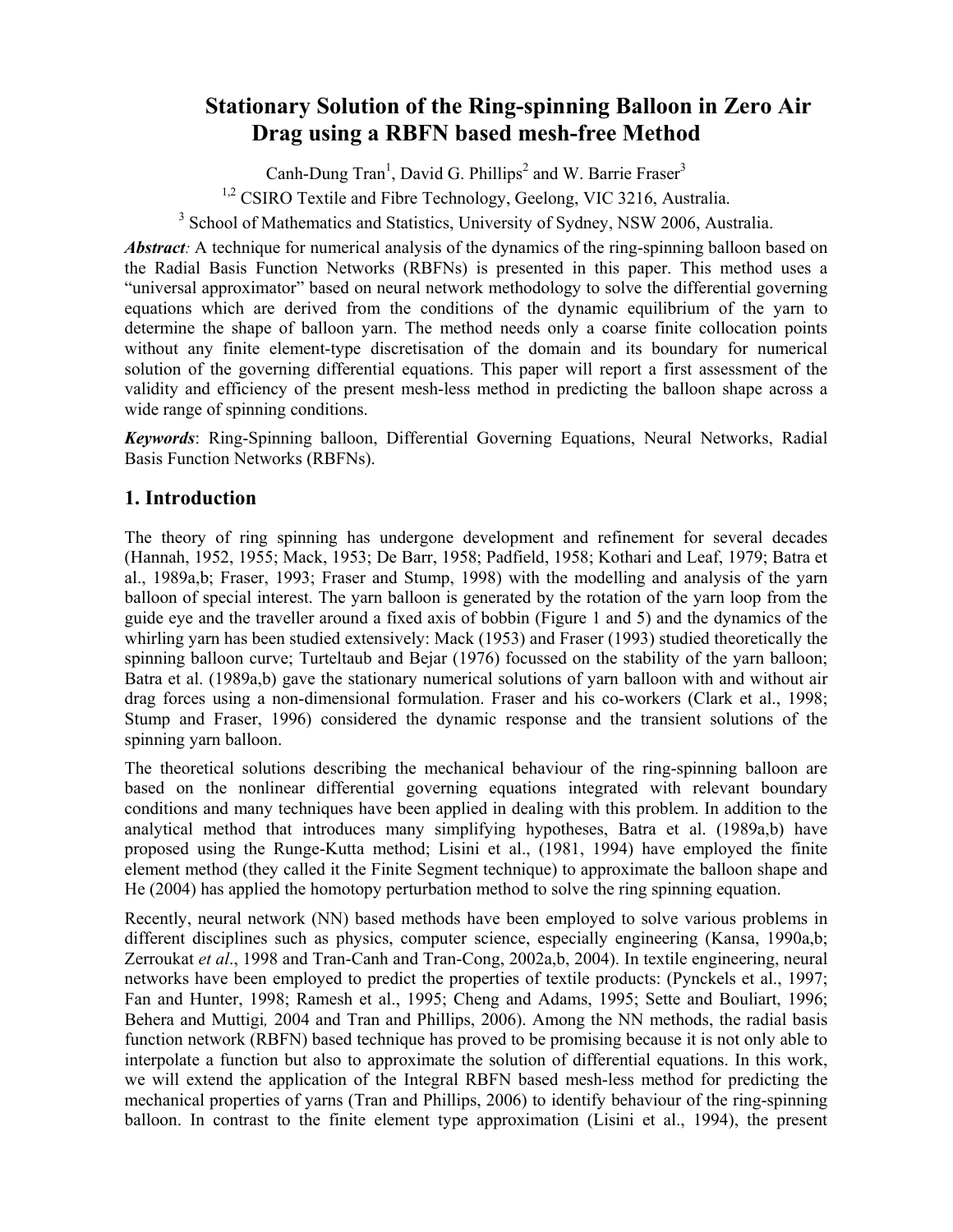method does not require any fixed connectivity to satisfy a predetermined topology (i.e. a mesh in which the elements are constrained by some geometrical regularity conditions) but only a set of unstructured discrete collocation nodes in the analysis domain and on its boundary.

This paper describes the use of the Integral RBFN based mesh-free method to study the dynamics of ring-spinning balloon and organized as follows. In sections 2, the governing equation of the yarn balloon profile is represented based on the dynamics of yarn in ring-spinning balloon. The nondimensional form is introduced to express the differential governing equation together with the boundary conditions of the problem. In section 3, the RBFN based numerical method for approximation of a function and the derivatives, is outlined. Especially the Integral RBFN based integration of the equation of motion of the balloon is represented. The algorithm of the method in solving the nonlinear governing equation of balloon is described. The results and evaluation are then discussed in section 5 with a brief conclusion in section 6.

## **2. Mathematical formulation of ring spinning**

The dynamics of yarn spinning have been detailed in many studies (Hannah, 1952, 1955, Mack, 1953; Turteltaub and Bejar, 1976; Fraser, 1993; Batra et al. 1989a, b). The details of the engineering approach used in this work are given as follows.

## **2.1. Governing Equation of the Yarn Balloon**



Figure.1 Schematic configuration of yarn balloon and reference frames

Considering the flexible and inextensible ring-spinning balloon in a fixed coordinated frame  $(0, X, Y, Z)$ , let  $(0, x, y, z)$  be the moving coordinate frame where z coincides with the bobbin axis. Alternatively, a cylindrical polar coordinate system is also defined via unit vector **e**r (radial outward), **e**θ (circumferential), and **e**z (parallel to the bobbin axis), Figure 1(a). Also, using the principal triad, each point of the yarn balloon can be expressed by a three component unit vector: the tangent to the yarn path (**e**t), principal normal (**e**n, normal to the yarn path) and bi-normal (**e**b), Figure 1(b).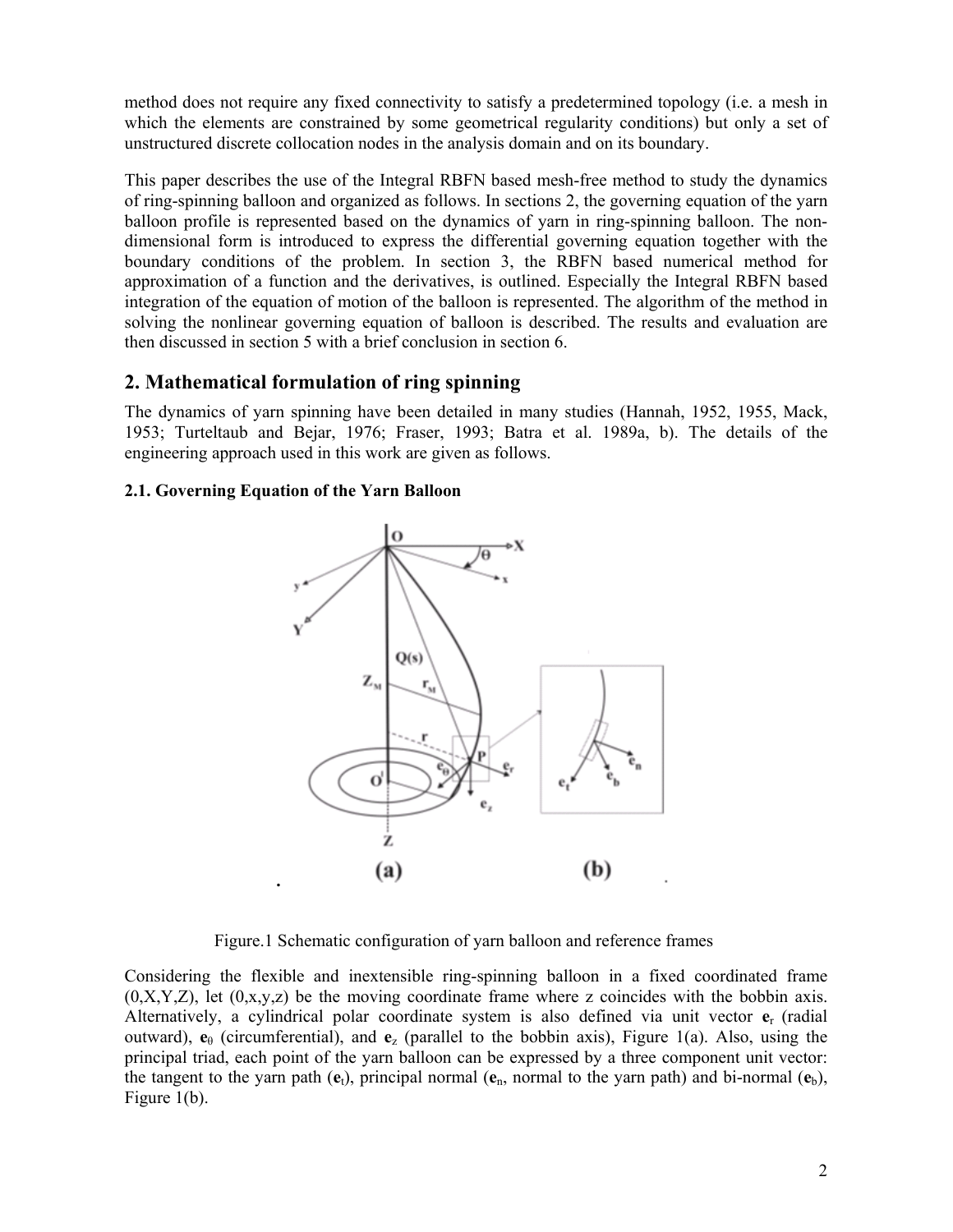Consider a small yarn segment of length ds (at the point P) in the moving frame with position **Q**(s) where s is the arc-length OP, see Figure 1(a). Neglecting the air drag and gravitational forces, the general equation of motion of this segment is given in the triad system by (Batra et al., 1989a)

$$
\gamma \rho ds = \left( \omega v \mathbf{e}_n - \omega^2 r \mathbf{e}_r \right) \rho ds = d\mathbf{T}
$$
 (1)

where  $dT (T = Te<sub>t</sub>)$  is the tension of yarn balloon; *ρ* is the mass per unit length of the yarn; ω is the constant angular velocity of the yarn balloon; r is the balloon radius at P, **γ** is the acceleration of the segment consisting of the centripetal acceleration  $(-\omega^2 r \mathbf{e}_r)$  and the Coriolis acceleration  $(\omega v \mathbf{e}_n)$  in which v is the input velocity of the yarn in the fixed coordinates. This Coriolis component is neglected because the rotational velocity of traveller is much higher than the input velocity v. By projecting equation (1) on **e**t gives the equation describing the tension of balloon:

$$
dT = -\omega^2 \rho r dr \tag{2}
$$

The development of the equation of motion (1) in the cylindrical coordinates yields the governing equation of balloon shape as follows (Batra et al. 1989a, De Barr and Catling, 1965)

$$
\frac{d^2r}{dz^2} + \frac{\rho\omega^2r}{T_z} \sqrt{1 + \left(\frac{dr}{dz}\right)^2} = 0
$$
\n(3)

where  $T_z$  is the component of T along the direction  $\mathbf{e}_z$  in the cylindrical coordinates. Furthermore, with zero air drag,  $T_z$  is constant along the yarn in the balloon and the balloon in the zero air drag case is a planar curve contained in an rz-plane. Let  $T_0$  be the tension of yarn balloon at the guide eye ( $z = 0$ ;  $r = 0$ ) (see Figure 1). Integrating equation (2) yields

$$
T = -0.5\omega^2 \rho r^2 + T_o \tag{4}
$$

Thus, from (4) the yarn tension is dependent on the position of yarn balloon and the tension of yarn balloon is a maximum at the guide-eye  $(T_0)$ .

#### **2.2 Non-dimensionalisation**

In this section, the variables are scaled and the above equations are rewritten in non-dimensional form. As well as the advantages mentioned in Fraser (1993), the dimensionless presentation also advantages the training process of the RBF based networks by reducing the round-off error as shown in Tran and Phillips, 2006). Here, the variables z, r and T are scaled by h,  $r_0$  and  $\rho \omega^2 r_0^2$ , respectively and the dimensionless variables are given by (Batra et al., 1989a; Padfield, 1958 and Fraser, 1993)

$$
Z = \frac{z}{h}; R = \frac{r}{r_o}; T^* = \frac{T}{\rho \omega^2 r_o^2}
$$
 (5)

Where h,  $r_0$  are the balloon height and the ring radius, respectively;  $\rho$  is the mass per unit length of the yarn; ω is angular velocity of the traveller.

In order to consider the effect of the ratio of the ring radius  $(r_0)$  to the balloon height (h) on the yarn balloon shape, the length variables r and z are scaled by two different values (Batra et al., 1989a). Three dimensionless parameter groups  $L = r_0/h$ ,  $P = \sqrt{\rho \omega^2 r_0^2/T_0}$  and  $k = T_z/T_0$  are introduced and hence the equations (3) and (4) are rewritten in the non-dimensional form, respectively as follows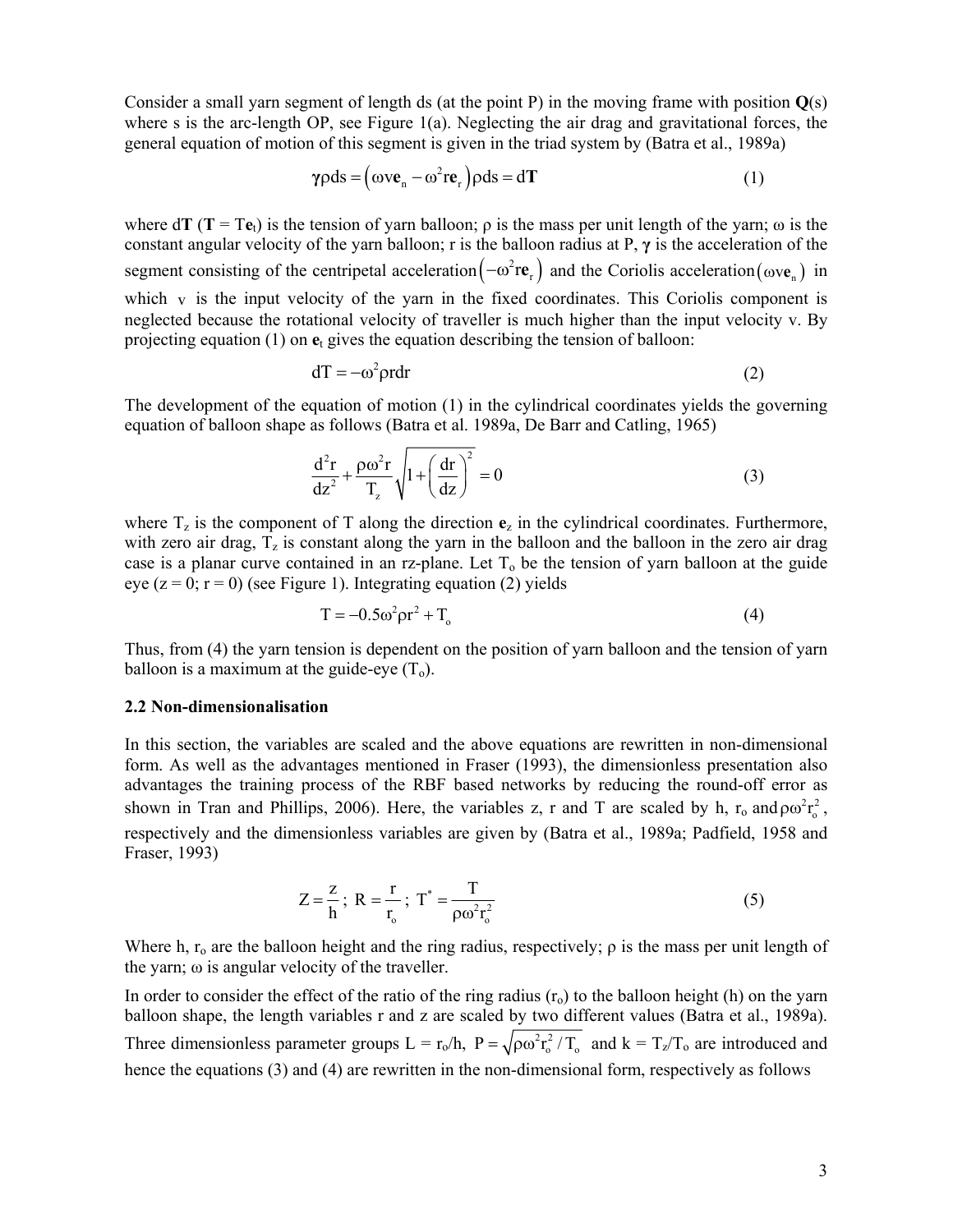$$
\frac{d^2R}{dZ^2} + \left(\frac{P}{L}\right)^2 \frac{R}{k} \sqrt{1 + L^2 \left(\frac{dR}{dZ}\right)^2} = 0
$$
\n(6)

$$
\frac{T}{T_o} = (1 - 0.5P^2R^2)
$$
\n<sup>(7)</sup>

#### **2.3. Boundary Conditions in Stationary Ring-spinning**

Since the balloon under consideration is uncontrolled (i.e., a free balloon), as a result of the stationary condition, the solution of the differential governing equation of balloon is obtained subject to the following boundary conditions in non-dimensional form

At the guide eye: 
$$
R = 0
$$
 at  $Z = 0$  (8)

At the traveller: 
$$
R = 1
$$
 at  $Z = 1$  (9)

Furthermore, if the balloon reaches a radius larger than that of the ring  $(R > 1)$  then there exists a maximum value  $R_M$  between the guide eye and bottom position of balloon and an additional condition is also imposed that

$$
\frac{dR}{dZ} = 0 \quad \text{at} \quad Z = Z_M \tag{10}
$$

where R<sub>M</sub> =  $\frac{I_{\rm M}}{I}$ 0  $R_M = \frac{r_M}{r_0}$ , and  $r_M$  is the maximum value of balloon radius and considered as the radius of

balloon at the first critical point (Batra et al., 1989a), Figure1(a). The tension  $T_z$  at the unknown location  $(Z_M, R_M)$  is the tension of the balloon. Equation (7) yields the ratio (k)

$$
k = \frac{T_z}{T_o} = (1 - 0.5P^2 R_M^2)
$$
 (11)

In the analysis, the tension  $T_0$  is assumed to be known.  $T_z$  depends on the tension  $T_0$ , related to the traveller mass, yarn linear density and operating conditions, and determines the shape of the balloon. From Equation (11), Equation (6) is rewritten by

$$
\frac{d^{2}R}{dZ^{2}} + \left(\frac{P}{L}\right)^{2} \frac{R}{(1 - 0.5P^{2}R_{M}^{2})} \sqrt{1 + L^{2} \left(\frac{dR}{dZ}\right)^{2}} = 0
$$
\n(12)

#### **3. RBFN based mesh-free method for solving the governing equation of balloon.**

The application of RBFN's in numerical solution of PDE's has brought interesting results (Kansa, 1990; Zerroukat et al., 1998; Tran-Canh and Tran-Cong, 2002b, 2004). After comparing many available interpolation methods for the analysis of scattered data, Franke (1982) ranked the Multiquadric RBF (MQ-RBF) as superior in accuracy and this RBF is employed in the present work.

#### **3.1 Review of the RBFN method**

The present work uses the linear RBF based networks with one hidden layer where an arbitrary function f(**x**) can be decomposed into m fixed Radial Basis Functions as follows

$$
f(x) = \sum_{j=1}^{m} w^{j} h^{j}(x)
$$
 (13)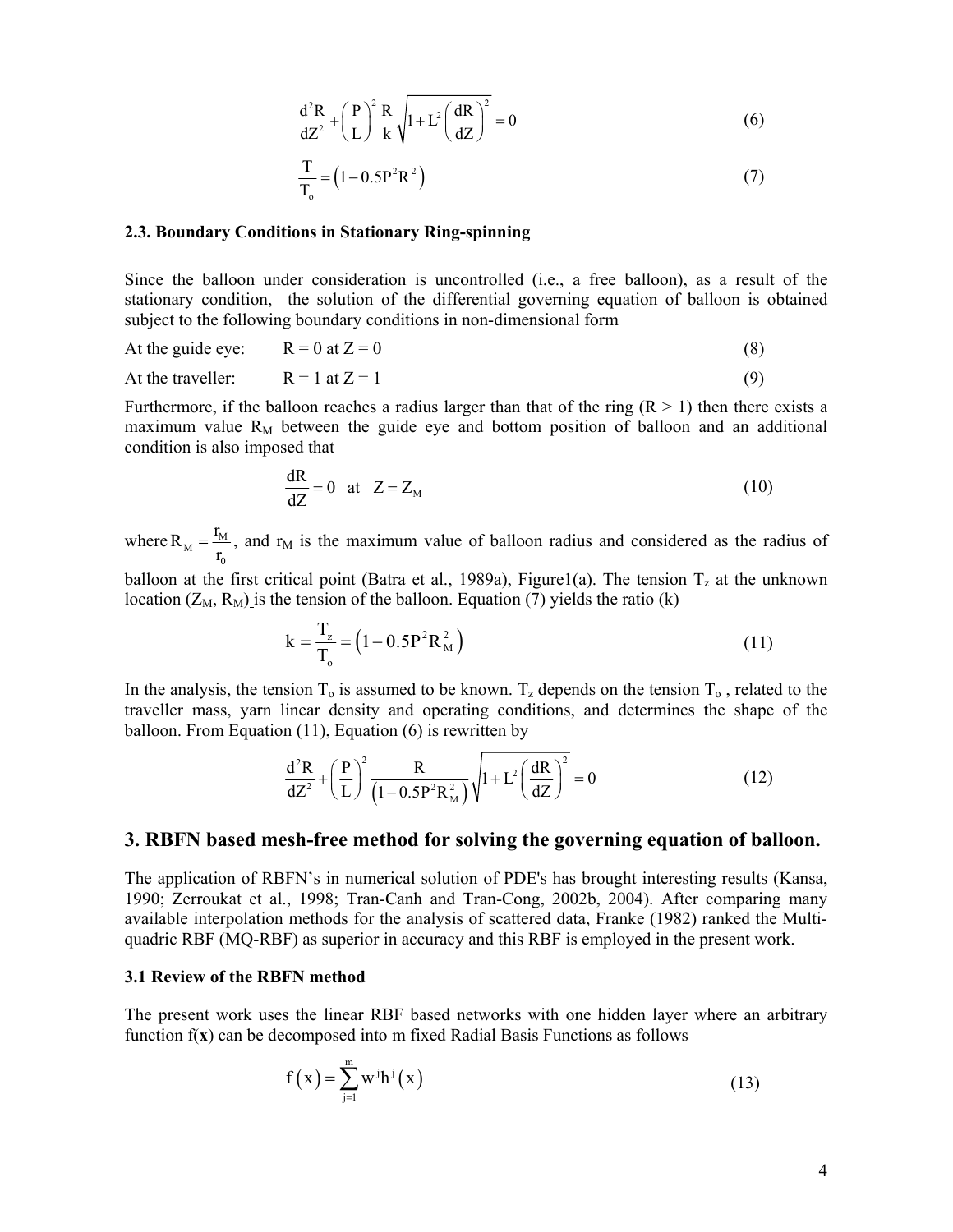where  $w^{j}$  is the synaptic weight and  $h^{j}$  is the chosen radial basis function corresponding to the j<sup>th</sup> neuron. Usually  $m \le n$  (Haykin, 1999) where n is the number of input data points  $(\mathbf{x}_i, \hat{y}_i)$ ;  $\mathbf{x}_i$  is the coordinate of the i<sup>th</sup> collocation point and  $\hat{y}_i$  is the desired value of function  $f(x)$  at the collocation point **x**i. In this work the multi quadric RBF is employed and given by

$$
h^{j}(r) = h^{j}(\Vert \mathbf{x} - \mathbf{c}^{j} \Vert) = \sqrt{r^{2} - a^{(j)2}}
$$
 (14)

where  $\mathbf{r} = (\mathbf{x} - \mathbf{c}^{\mathsf{j}})$  and  $\mathbf{r} = ||(\mathbf{x} - \mathbf{c}^{\mathsf{j}}||)$  is the Euclidean norm of **r**;  $\{\mathbf{c}^{\mathsf{j}}\}$  is a set of centres that can be chosen from among the data points;  $a^{j} > 0$  is the width of the j<sup>th</sup> RBF. The accuracy of the MQ-RBF approximation is dependent on the width of the RBF (Kansa, 1990a; Carlson and Foley, 1991), whose choice is still an open question. In the present work, the set of centres is chosen as same as the set of training collocation points. The width  $a^j$  is computed as follows

$$
a^j = \zeta d^j \tag{15}
$$

where  $d^{j}$  is the distance from the j<sup>th</sup> centre to the nearest centre;  $\zeta$  is a chosen coefficient. In the conventional RBFN method (Hardy, 1971), after obtaining the RBFN based approximated function, its derivatives are determined by differentiating directly as follows

$$
\frac{\partial f(\mathbf{x})}{\partial x_i} = \frac{\partial \sum_{j=1}^{m} w^j h^j(\mathbf{x})}{\partial x_i} = \sum_{j=1}^{m} w^j g^j(\mathbf{x})
$$

$$
\frac{\partial^2 f(\mathbf{x})}{\partial x_i \partial x_j} = \frac{\partial \sum_{j=1}^{m} w^j g^j(\mathbf{x})}{\partial x_j} = \sum_{j=1}^{m} w^j k^j(\mathbf{x})
$$
(16)

where  $g^{j}(x)$  and  $k^{j}(x)$  are the first and second derivatives of the RBF  $h^{j}(x)$ .

#### **3.2 The Integral RBFN method**

In this method, the highest order derivative is expressed in terms of the RBFNs, and then the lower order derivatives and finally the function are determined by the successive integrations (Mai-Duy and Tran-Cong, 2001). In this work, the second derivative 2 2  $\frac{d^2R}{dZ^2}$  of the balloon function R = f(Z) in Equation (12) is approximated by the RBFNs and then the first derivatives  $\partial f/\partial Z$  and root function  $R = f(Z)$  can be calculated, respectively as follows

$$
\frac{d^{2}f(Z)}{dz^{2}} = \sum_{j=1}^{m} w^{j}h^{j}(Z),
$$
\n
$$
\frac{df(Z)}{dz} = \sum_{j=1}^{m} w^{j} \int h^{j}(Z) dZ = \sum_{j=1}^{m} w^{j}g^{j}(Z) + C_{o},
$$
\n
$$
R(Z) \approx f(Z) = \sum_{j=1}^{m} w^{j} \int g^{j}(Z) dZ + C_{o}Z + C_{1}.
$$
\n(17a,b,c)

Where C<sub>o</sub> and C<sub>1</sub> are integral constants and  $g^j$  and  $l^j$  are the basis functions and integrated directly from the RBFs. For the Multi-quadric RBFNs, Equations (17a,b,c) are given by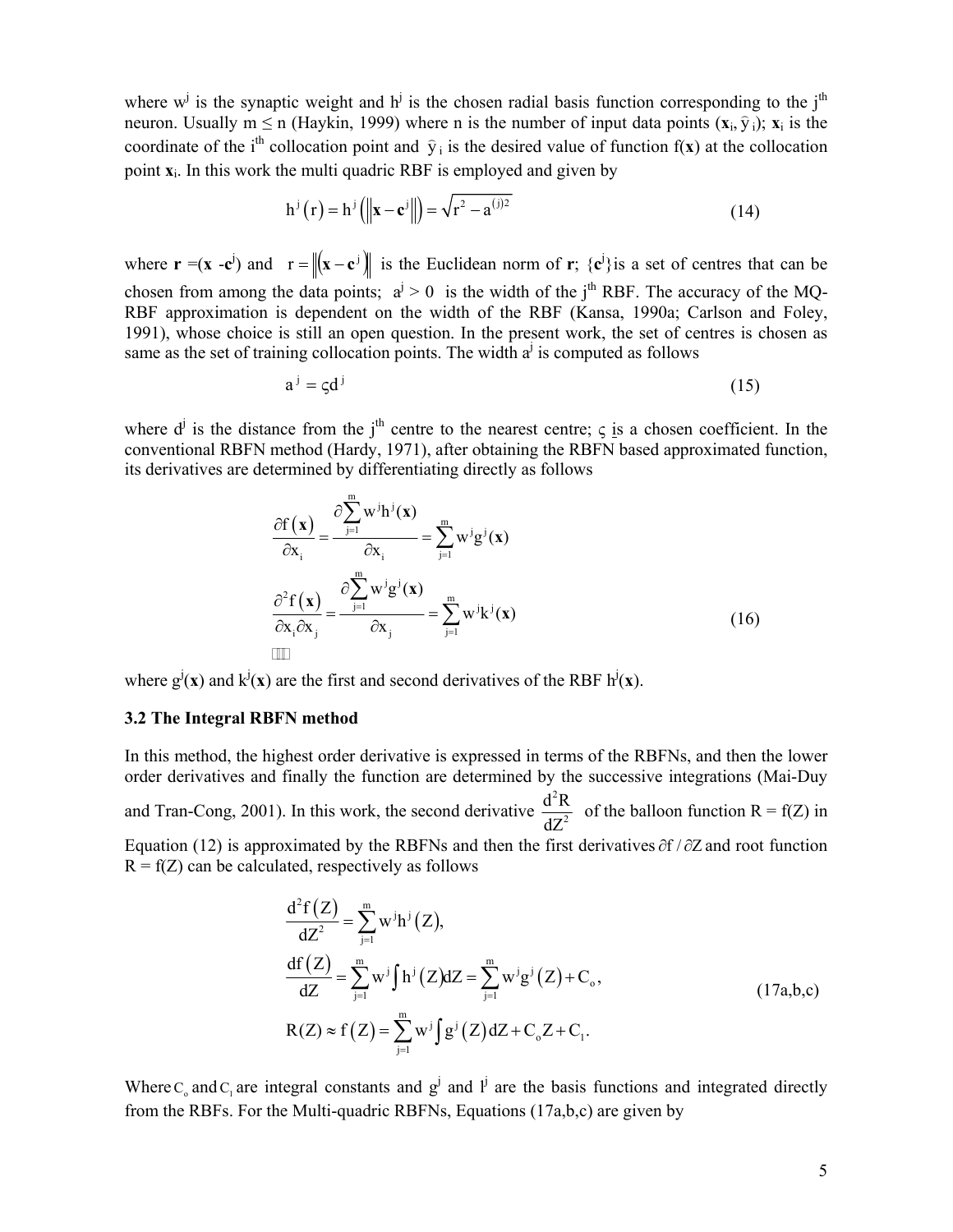$$
\frac{d^2 f(Z)}{dZ^2} = \sum_{j=1}^{m} w^j h^j(Z) = \sum_{i=1}^{m} w^i \sqrt{(Z - c^i)^2 + a^{(i)2}}
$$
  
\n
$$
\frac{df(Z)}{dZ} = \int \left( \sum_{j=1}^{m} w^j h^j(Z) \right) dZ = \sum_{j=1}^{m} w^j g^j(Z) + C_o
$$
  
\n
$$
R = f(Z) = \int \left( \sum_{k=1}^{m+t_1} w^j g^j(Z) + C_o \right) dZ = \sum_{j=1}^{m} w^j l^j(Z) + C_o Z_i + C_1
$$
\n(18a,b,c)

where  $g^j$  and  $l^j$  are integrated directly from the MQ\_RBF as follows successively

$$
g^{j}(Z) = \int h^{j}(Z) dZ = \frac{(Z - c^{j})\sqrt{(Z - c^{j})^{2} + a^{(j)2}}}{2} + \frac{a^{(j)2}}{2} \ln \left( (Z - c^{j}) + \sqrt{(Z - c^{j})^{2} + a^{(j)2}} \right)
$$
  

$$
I^{j}(Z) = \int g^{j}(Z) dZ = \frac{\left( (Z - c^{j})^{2} + a^{(j)2} \right)^{1.5}}{6} + \frac{a^{(j)2}}{2} Z \ln \left( (Z - c^{j}) + \sqrt{(Z - c^{j})^{2} + a^{(j)2}} \right)
$$

$$
- \frac{a^{(j)2}}{2} \sqrt{(Z - c^{j})^{2} + a^{(j)2}}
$$

#### **3.3 Integrating the Governing Equation using the Integral RBFN method**

This section describes the Integral RBFN-based numerical technique employed to solve the governing equations of the balloon shape (12) subject to the boundary conditions (8) and (9) which are repeated here

$$
\frac{d^2R}{dZ^2} + \left(\frac{P}{L}\right)^2 \frac{R}{\left(1 - 0.5P^2R_M^2\right)} \sqrt{1 + L^2 \left(\frac{dR}{dZ}\right)^2} = 0
$$
\n(12)

$$
R = 0 \text{ at } Z = 0 \tag{8}
$$

$$
R = 1 \text{ at } Z = 1 \tag{9}
$$

With a chosen set of collocation points (including the points in the analysis volume from the guide eye O to the ring centre  $O'$ , see Figure1(a), and on the boundaries), the substitution of the closed forms of Equations (18a,b,c) into the Equations (12), (8)-(9) gives the sum of the square error in the sense of the linear least square principle as follows

$$
SSE = \sum_{i \in \Omega} \left( \frac{d^2 R}{dZ} (Z_i) + \frac{\rho_1}{\left(1 - P^2 R_{max}^2\right)} R(Z_i) \sqrt{1 + L^2 \left(\frac{dR}{dZ} (Z_i)\right)^2} \right)^2 + \left(R(0) - 0\right)^2 + \left(R(1) - 1\right)^2 \tag{22}
$$

Where i denotes the i<sup>th</sup> collocation points  $Z_i$ ;  $\rho_i = \left(\frac{P}{I}\right)^2$  $\frac{1}{1} = \frac{P}{T}$ L  $\rho_1 = \left(\frac{P}{L}\right)^2$  and  $\Omega$  is set of collocation points included

the boundary in this work. Note that there exists the nonlinear term  $\sqrt{1+L^2 \left(\frac{dR}{dZ}\right)^2}$  (Z) and the maximum value  $(R_{max})$  of the unknown function R which need to be processed using a special numerical treatment.

In this work, the nonlinear term and  $R_{\text{max}}$  are estimated based on the current approximated values of the variable Z and function R using the Picard type iterative procedure. The computation algorithm is carried out as follows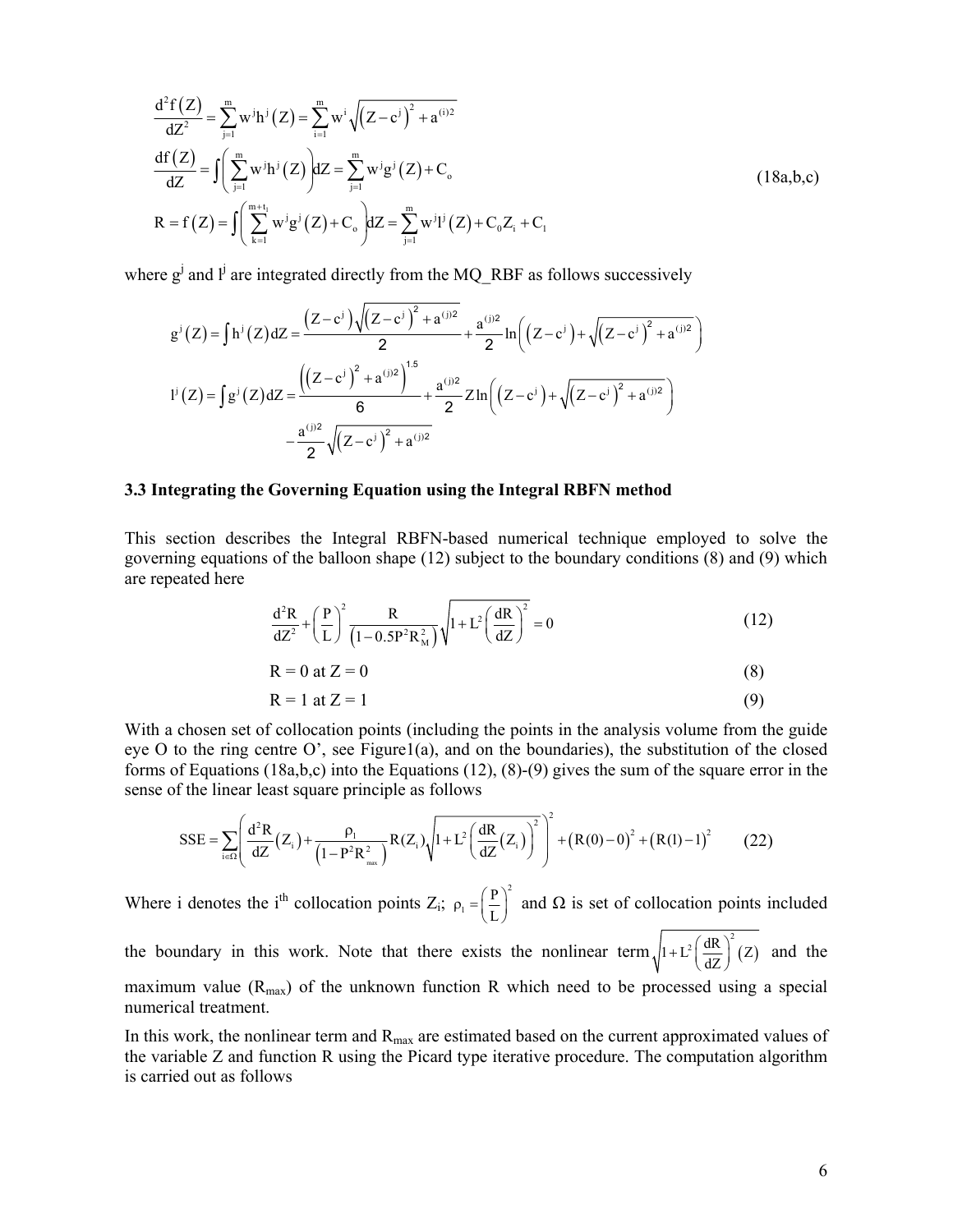(a) The initial derivative values  $\frac{dR}{dZ}(Z_i)$  are guessed at the set of collocation points (zero values in this work) and the maximum value of the function is attained at the traveller point (the boundary condition  $R(1) = 1$ ).

(b) The nonlinear term in the second term of Equation (12) is linearised by using the current estimation of derivative function and maximum functional value but keeping the function R as 2, t –1  $\setminus$ <sup>1/2</sup>

unknown, i.e. at the t<sup>th</sup> iteration  $\left(1+L^2\left(\frac{dR}{dZ}(Z_i)\right)^2\right)^{1/2}$  is represented by  $\left(1+\left(\frac{dR}{dZ}(Z_i)\right)^2\right)^{1/2}$  $\left(1+\left(\frac{dR}{dZ}(Z_i)\right)^{2,t-1}\right)^{1/2}$  and the maximum value  $R_{\text{max}}$  by  $R_{\text{max}}^{t-1}$ .

(c) Equation (22) is solved using the general linear least square principle to obtain a new estimation the function of the balloon profile and its derivative.

(d) The convergence measure (CM1) for the shape function at the  $t<sup>th</sup>$  iteration is calculated as defined as follows

$$
CMI = \sqrt{\frac{\sum_{i}^{n} (R_{i}^{t} - R_{i}^{t-1})^{2}}{\sum_{i=1}^{n} (R_{i}^{t})^{2}}} \leq tol_{1},
$$
\n(23)

where n is the number of collocation points;  $tol<sub>l</sub>$  is a preset tolerance of CM;  $R<sub>i</sub>$  is the value of the shape function at a node i, and t means the  $t<sup>th</sup>$  iteration of the procedure;

- (e) If not yet converged  $(CM1 > tol<sub>l</sub>)$ , return to step (b);
- (f) Check the reliability of value  $R_{\text{max}}$  obtained from step (c), defined as follows

$$
CM2 = \frac{R_{\text{max}}^t - R_{\text{max}}^{t-1}}{R_{\text{max}}^t} \leq tol_2,
$$
 (24)

where  $R_{max}^t$  and  $R_{max}^{t-1}$  are the values  $R_{max}$  of the shape function at two adjacent iterations t-1 and t;  $tol_2$  is a preset tolerance of CM2;

(h) If not yet converged  $(CM2 > tol<sub>2</sub>)$ , return to step (b);

(i) Stop.

#### **4. Computational results and discussion**

This section reports the verification of the present method with two approaches: (i) By identifying various balloon shapes using the present method for a range of spinning parameters and then comparing the obtained profiles with those from other numerical methods (ii) Investigating the reliability of balloon profiles obtained from the present method by comparison with the real balloon shapes obtained using a high speed camera.

(i) For the first approach, the present method was employed to identify the profiles of yarn balloon using a range of different balloon tensions and the different ratios of the balloon height to the ring radius as mentioned in Batra et al. (1989a) as detailed in Table I for three typical cases. These parameters consist of yarn linear density  $\rho$ , the tension at the eye guide  $T_0$ , the ring radius and the angular velocity of the traveller. From these data, the values of non-dimensional parameter P (see section 2.2) for the three cases are calculated and given at the bottom of the Table I. The nondimensional method allows the influence of the ratio of the balloon height to the ring radius on the balloon shape to be considered.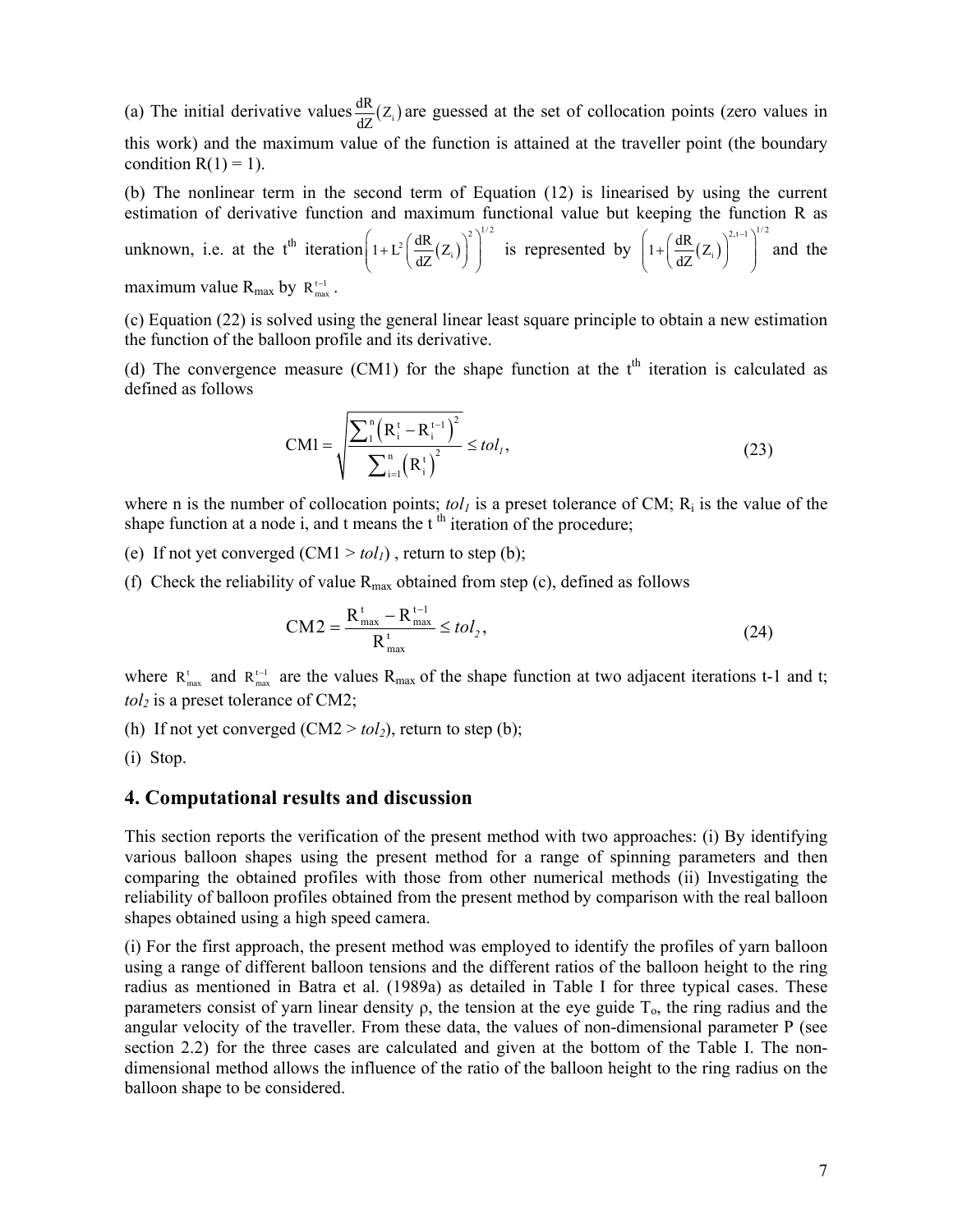| <b>Parameters</b>                                                | Case 1               | Case 2        | Case 3        |
|------------------------------------------------------------------|----------------------|---------------|---------------|
| Yarn linear density $\rho (10^{-4} \text{g/cm})$                 | $\overline{c}$       | 4             |               |
| Operating Tension $T_0$ (cN)                                     | 24                   | 48            | 12            |
| Ring radius $r_0$ (cm)                                           | 2.5                  | 2.5           | 2.5           |
| Angular velocity $\omega$ (rad/s)                                | 1257                 | 838           | 1676          |
| <b>Non-dimensional term</b> $P = \sqrt{\rho \omega^2 r_0^2/T_0}$ | 0.287                | 0.191         | 0.383         |
| CM1                                                              | $2.2 \times 10^{-7}$ | $4.6x10^{-8}$ | $2.6x10^{-8}$ |

Table I. Typical data for yarn and machine parameters (from Batra et al,1989a)

A set of 21 collocation points distributed regularly on the balloon height was employed for the present method. Figure 2 shows the profiles in the non-dimensional values of the balloon for a value of  $P = 0.287$  and ratio  $L = 0.179$  for the Integral RBFN method and the Runge-Kutta-Fehlberg method (Batra et al., 1989a). The difference of the two methods is quite small for these examples when the CM1 (Equation (23)) of the present method reaches  $10^{-7}$ .



Figure 2. The profile of the yarn balloon: comparison between the integral RBFN method and the Runge-Kutta-Fehlberg method (from Batra et al.1989a), with  $P = 0.287$  and  $L = 0.179$ 

The profiles of the balloon are obtained from the Integral RBFN method for a value of  $P = 0.287$ with a range of different ratios of the ring radius to the balloon height (L) 0.5, 0.179, 0.071, 0.05 as used by Batra et al. (1989a) are plotted in Figure 3. The results are in good agreement with those from the Runge-Kutta Fehlberg method (see Figure 5, Batra et al., 1989a) and show examples of the unstable collapsed balloon, i.e., when the yarn intersects the bobbin axis before reaching the traveller, for the smaller ratios  $L = 0.050$  and, 0.071 while the balloon shape is stable for  $L = 0.5$ and 0.179.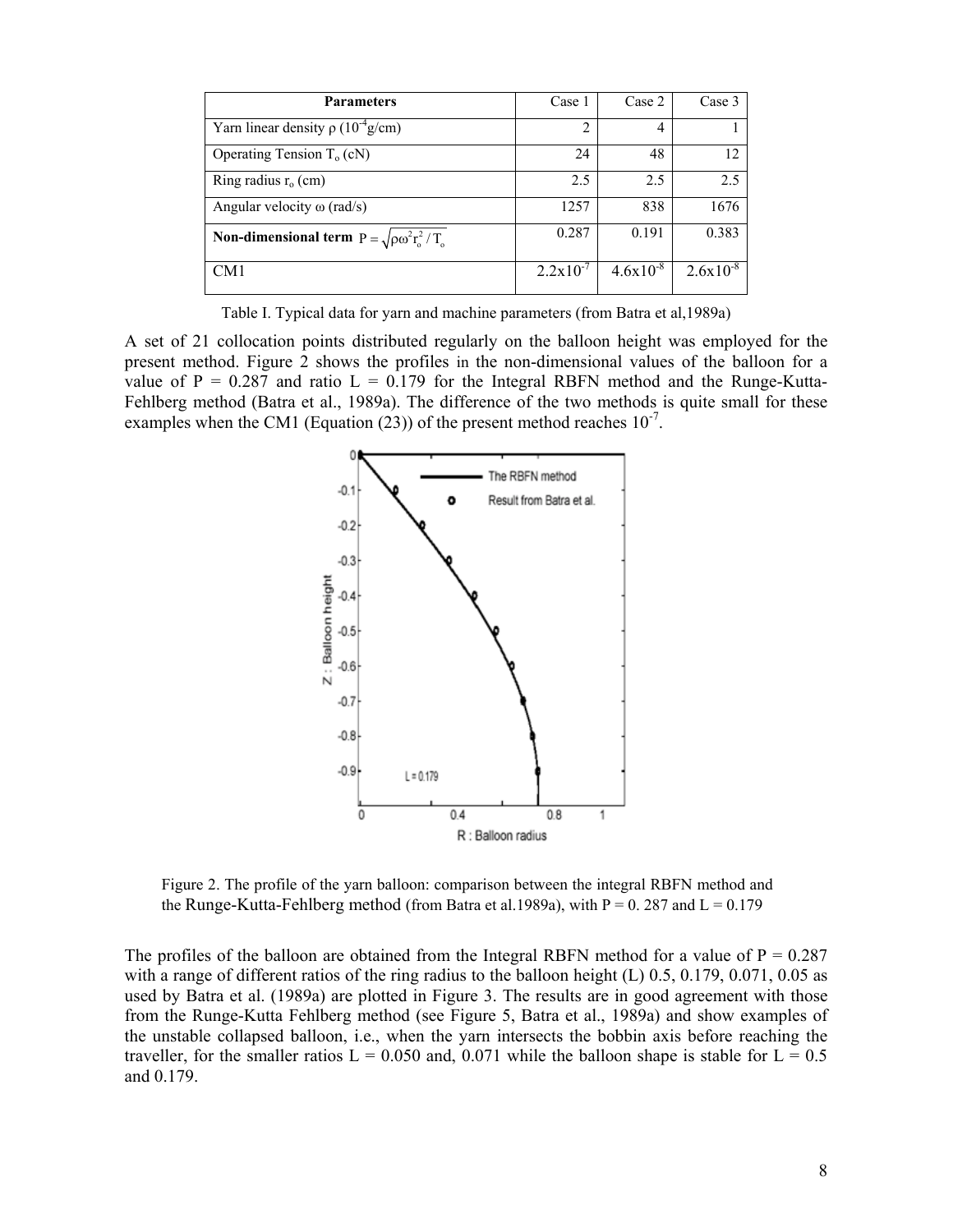The convergence measurement, CM1 from Equation (23), can reach at  $10^{-7}$ , specifically  $2.2 \times 10^{-7}$ ,  $4.6x10^{-8}$  and  $2.6x10^{-8}$  for the three cases in Figure 3. In practice the computer time of the method was insignificant and the implementation straightforward.



Figure 3. The profile of the yarn balloon for different ratios of the ring radius to balloon height of 0.5, 0.179, 0.071 and 0.05,  $(p = \sqrt{\rho \omega^2 r_o^2/T_o} = 0.287)$ . The profile is plotted in non-dimensional values.

The influence of yarn tension on the balloon profile using a range of values for P of 0.191, 0.287, 0.383, 0.40, 0.44, 0.455, at the constant ratio of ring radius to balloon height L of 0.179 is shown in Figure 4 in their real dimensions. In general, the balloon radius increases as the balloon tension decreases, i.e., increasing P. The results show that the balloon tends to collapse for the cases  $P =$ 0.44 and 0.455.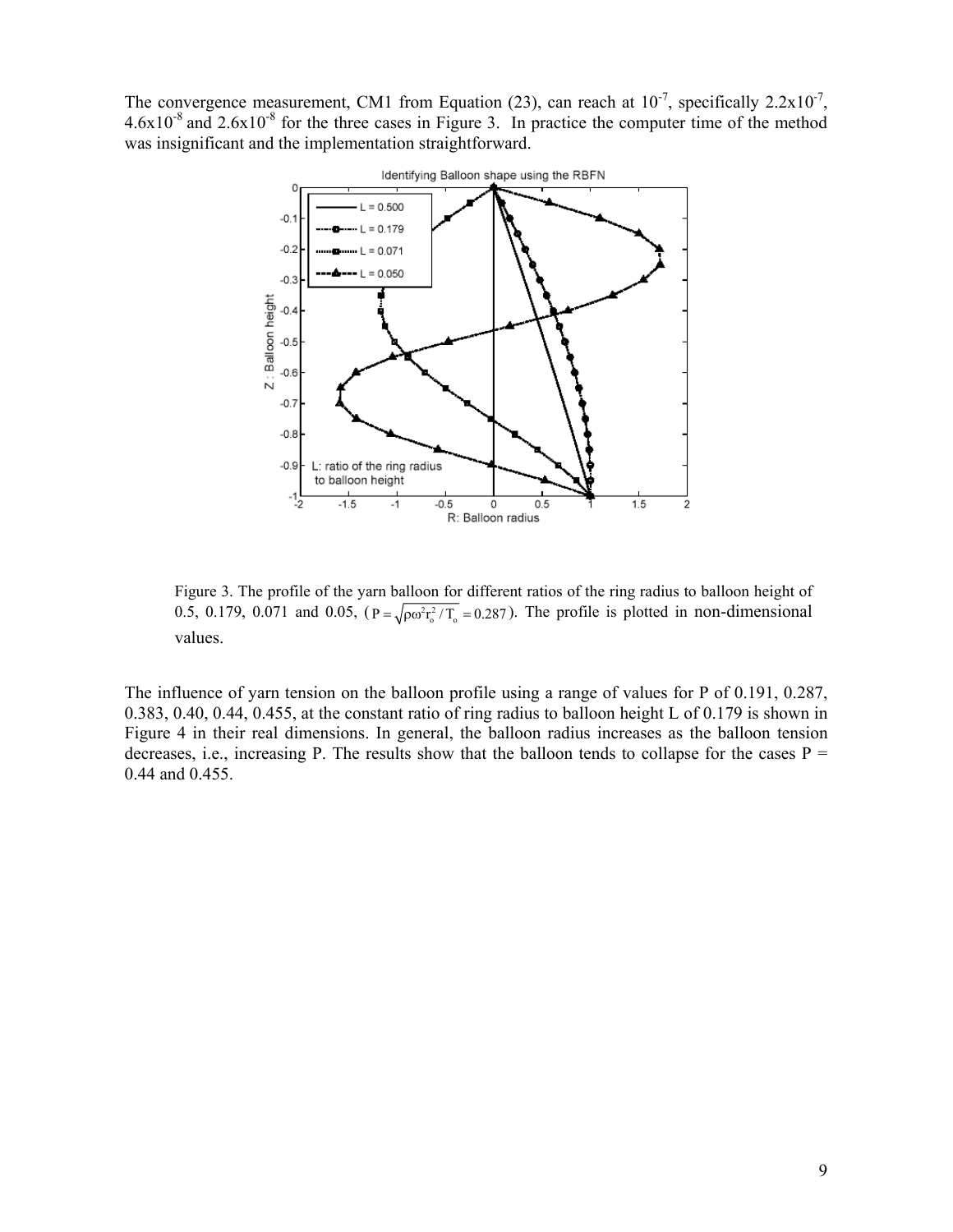

Figure 4. The influence of balloon tension on the profile of yarn balloon with the ratio  $L = 0.179$ .

(ii) Investigating the reliability of the RBFN based predicted balloon using experimental results

The analysis of the balloon shape using integral RBFN based predictions in the absence of the air drag force have been compared with experimental results obtained at CSIRO. The experiments were made using the SERMATES 82KA spin-tester machine with a 50mm inner ring diameter (Figure 5b). In order to limit the effect of the air drag force on the tension, a low angular velocity (8300 rpm or 870 radian/sec) was applied to spin 28 Tex single yarns. The balloon profiles were obtained using a high speed camera 'Motion-Scope' triggered by a sensor positioned close to the ring that monitored the traveller position. The traveller sensor was synchronised to a flash light to illuminate the profile of the fine yarn and this allowed individual balloon profiles to be recorded for analysis using the graphical software ImageJ.

In the analysis, the tension  $T<sub>o</sub>$  was measured directly on the spin-tester during spinning by a tension-meter (Figure 5a&b). A tension sensor located between the front rollers and guide eye and the signals of balloon tension are processed at unit 7, Figure 5b. Then the tension was analysed by EDAS software and averaged over 15 seconds.

The range of the non-dimensional parameter P in which the difference of the balloon profiles between with and without air drag cases is insignificant as mentioned in Batra et al. (1989a&b) are considered in this sections. As for Figure 4, the experimental balloon profiles in this subsection (ii) are shown with their real dimensions in mm.

The pictures reproduced in Figures 6, 7, 8 and 9 of balloon profiles were obtained for different balloon heights and with various tensions obtained using travellers of different mass. The parameters are detailed in Table II.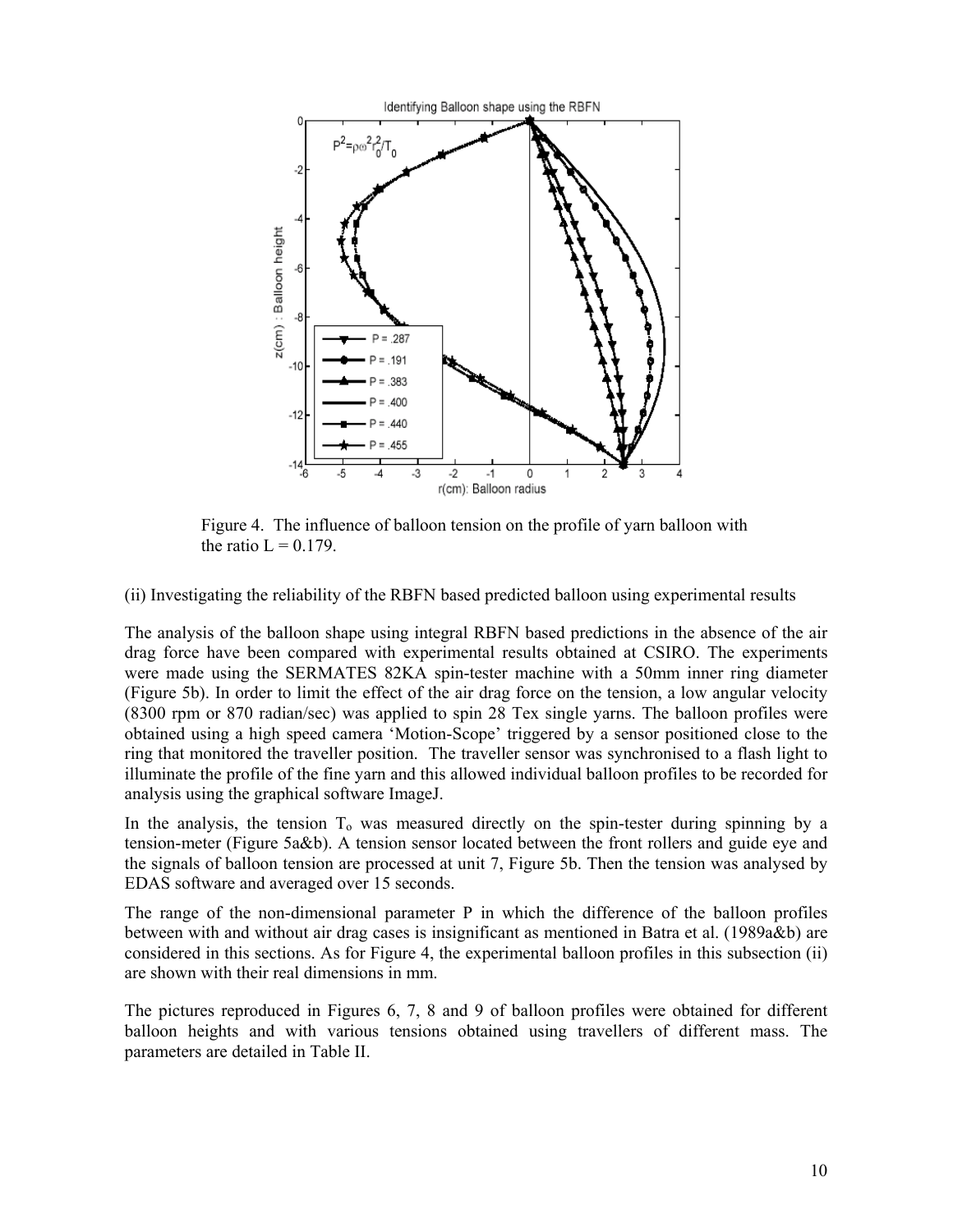

Figure 5. a) Schema of ring spinning process. b) Spin tester Sermates 82KA and tensionmeter for measuring the balloon tension. The tension sensor is located at the balloon segment between the front roller and the guide eye to determine  $T<sub>o</sub>$ .

In order to evaluate the accuracy of the method, a measure of the norm error of the predicted solution, Ne, is defined as

$$
N_{e}=\sqrt{\frac{\sum_{i=1}^{n}\Big(r_{\textrm{mea}}\left(z_{i}\right)-r_{\textrm{pre}}\left(z_{i}\right)\Big)^{2}}{\sum_{i=1}^{n}r_{\textrm{mea}}^{2}\left(z_{i}\right)}}
$$

where  $r_{mea}(z_i)$  and  $r_{pre}(z_i)$  are the radius of the measured and predicted balloon shapes respectively at the position  $z_i$  from the root 0 (guide eye) of balloon and n is the number of check points.

Figure 6(a) shows a balloon profile for 'Case 1' in Table II when the yarn is located near to the base of the bobbin. The measured tension and the balloon height are shown in Table II together with the other operating parameters for the spinning process. Figure 6(b) compares the experimental profile (\* line) with the predicted shape (solid line) and Table III shows the measured and predicted values of the balloon shape which gives the associated norm error  $N_e$  of 0.082. Figures  $7(a,b)$  and  $8(a,b)$  show the measured shape and the predicted shape when the yarn was positioned near to the top (Case 2) and the middle (Case 3) of the bobbin, respectively.

Generally, the predicted shapes show reasonable agreement with the experimental data for balloons with a stable shape and the differences are probably linked to the influence of the air drag force in the measured data which curves and distorts the plane of the balloon. The differences between the predicted and the measured shapes increase (as shown by  $N_e$ ) when the ratio of the ring radius to the balloon height decreases (*c.f.* Figures 6, 8(b) with Figure 7(b)) or the tension  $T_0$  decreases (*c.f.* Figure 9(b) with Figure 6(b)). In both instances the effect of the air drag force would increase.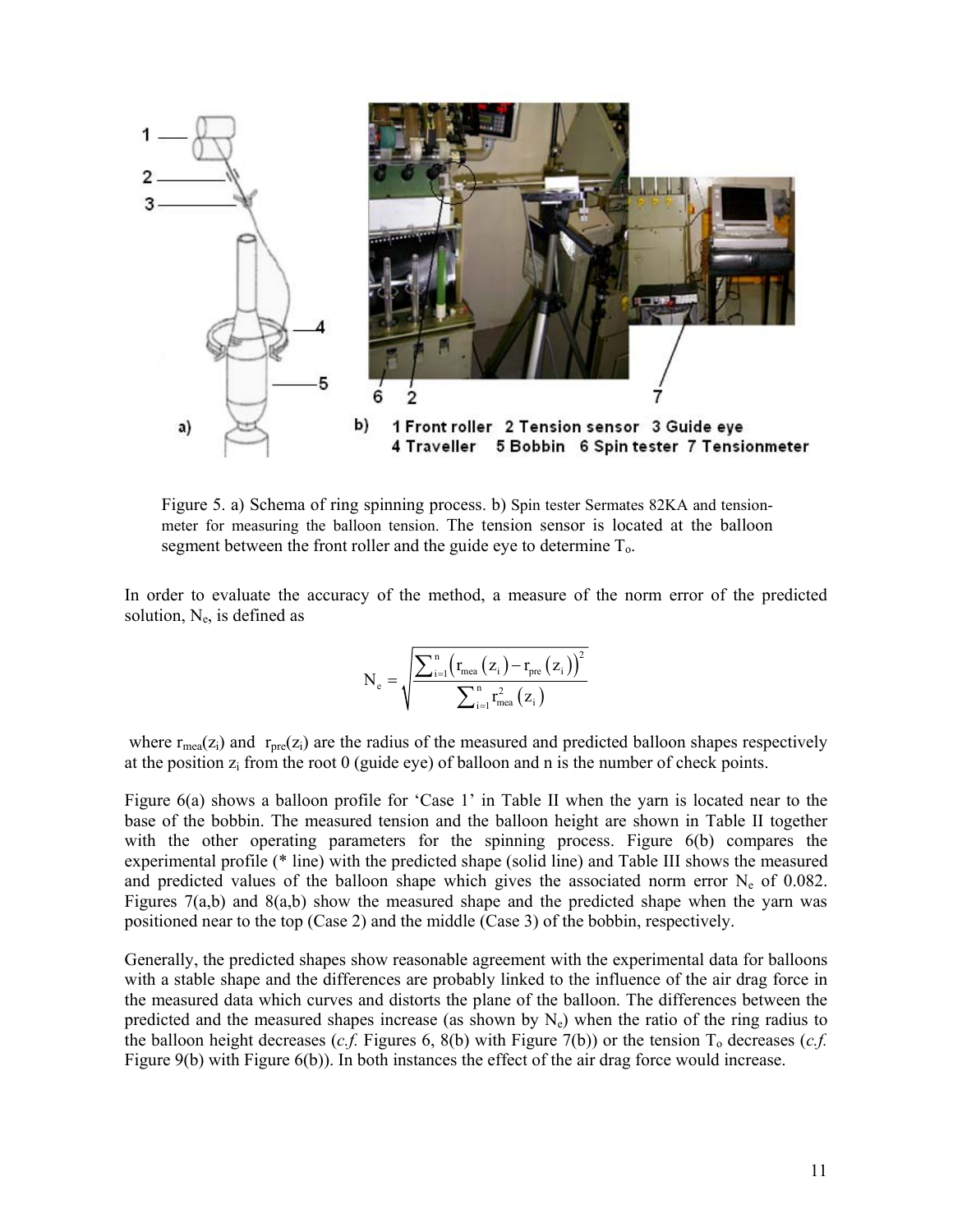| <b>Parameters</b>                                                         | Case 1 | Case 2 | Case 3 | Case 4 |
|---------------------------------------------------------------------------|--------|--------|--------|--------|
| Yarn linear density $\rho (10^{-4} \frac{g}{\text{cm}}) (28 \text{ Tex})$ | 2.8    | 2.8    | 2.8    | 2.8    |
| Operating Tension $T_0$ (cN)                                              | 23.4   | 23.0   | 22.4   | 17.0   |
| Ring radius $r_0$ (cm)                                                    | 2.5    | 2.5    | 2.5    | 2.5    |
| Balloon height (cm)                                                       | 25.7   | 16.3   | 20.0   | 28.7   |
| Angular velocity $\omega$ (rad/s)                                         | 870    | 870    | 870    | 870    |
| $L = r_0 / h$                                                             | 0.097  | 0.153  | 0.125  | 0.087  |
| <b>Non-dimensional term</b> $P = \sqrt{\rho \omega^2 r_0^2/T_0}$          | 0.237  | 0.240  | 0.243  | 0.280  |
| Balloon profiles are shown in Figures                                     | 6      | 7      | 8      | 9      |

Table II: Typical data for yarn and machine parameters

|                | $z_i$ (mm)     | $r_{\text{mea}}$ (mm) | $r_{\rm pre}(mm)$ |    | $z_i$ (mm) | $r_{\text{mea}}$ (mm) | $r_{pre}(mm)$ |    | $z_i$ (mm) | $r_{\text{mea}}$ (mm) | $r_{pre}(mm)$ |
|----------------|----------------|-----------------------|-------------------|----|------------|-----------------------|---------------|----|------------|-----------------------|---------------|
|                | $\overline{0}$ | $\theta$              | $\theta$          | 8  | 96.25      | 34.72                 | 31.60         | 15 | 192.50     | 41.23                 | 38.10         |
| $\overline{2}$ | 27.50          | 5.79                  | 5.24              | 9  | 110.00     | 37.62                 | 34.50         | 16 | 206.25     | 38.34                 | 36.38         |
| 3              | 13.75          | 9.40                  | 10.35             | 10 | 123.75     | 41.23                 | 36.65         | 17 | 220.00     | 33.28                 | 34.06         |
| $\overline{4}$ | 41.25          | 17.36                 | 15.31             | 11 | 137.50     | 42.68                 | 38.30         | 18 | 233.75     | 29.66                 | 31.15         |
| 5              | 55.00          | 21.70                 | 20.00             | 12 | 151.25     | 43.40                 | 39.23         | 19 | 247.50     | 26.04                 | 27.68         |
| 6              | 68.75          | 25.32                 | 24.31             | 13 | 165.00     | 43.55                 | 39.52         | 20 | 257.00     | 25.00                 | 25.00         |
| 7              | 82.50          | 30.38                 | 28.20             | 14 | 178.75     | 42.68                 | 39.13         |    |            |                       |               |

Table III. Typical data for measured ( $r_{mea}$ ) and predicted ( $r_{pre}$ ) balloon profile positions (i = 1-20) for Case 1 corresponding to Figure 6.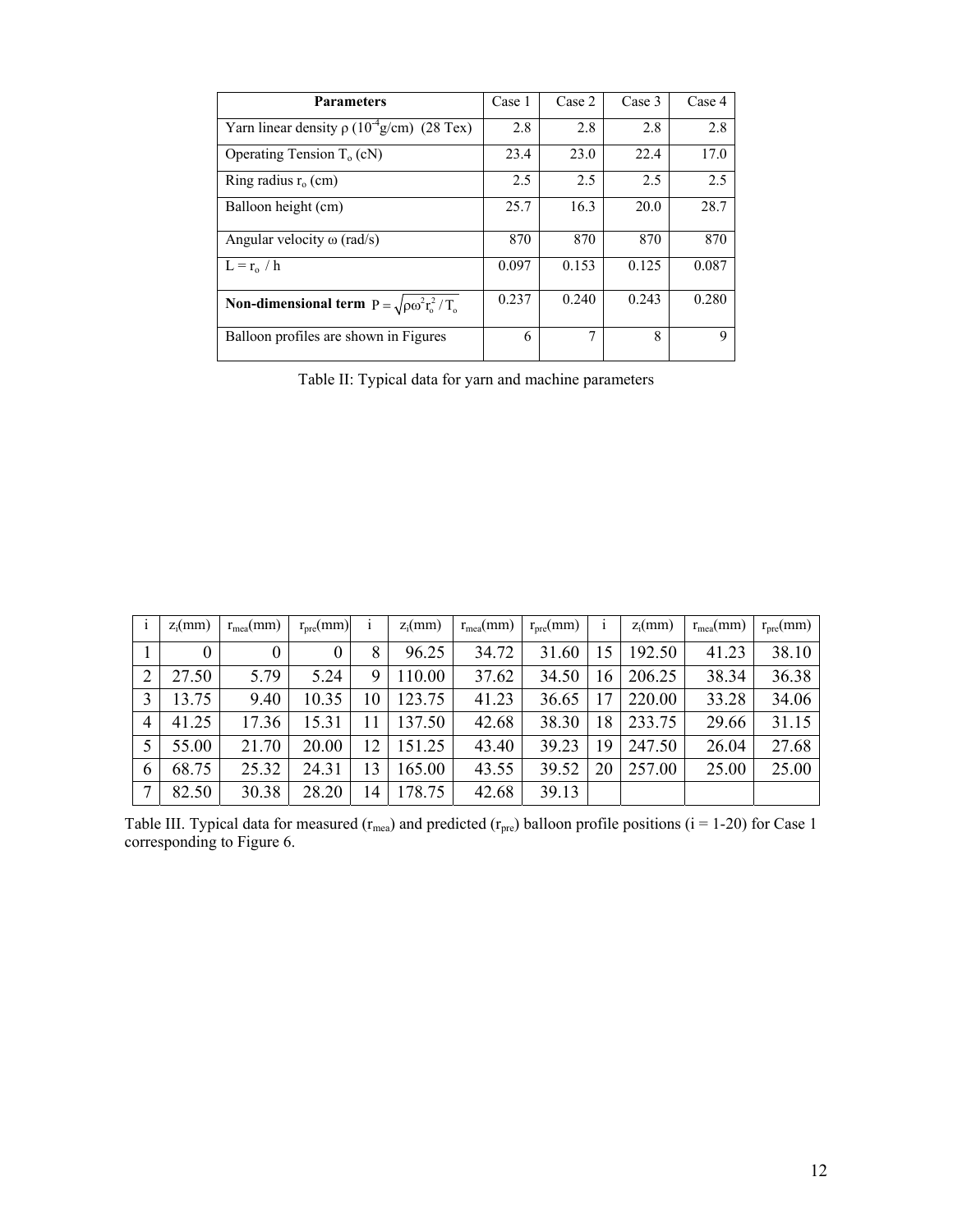

Figure 6. Case 1. (a) Balloon shape from the high speed camera; (b) Comparison of the balloon shape (solid line) from (a) and the predicted balloon shape (\*). The parameters are given in Table II and the norm error  $N_e$  is 0.082.



Figure 7. Case 2. (a) Balloon shape from the high speed camera; (b) Comparison of the balloon shape (solid line) from (a) and the predicted balloon shape (\*). The parameters are given in Table II and the norm error  $N_e$  is 0.03.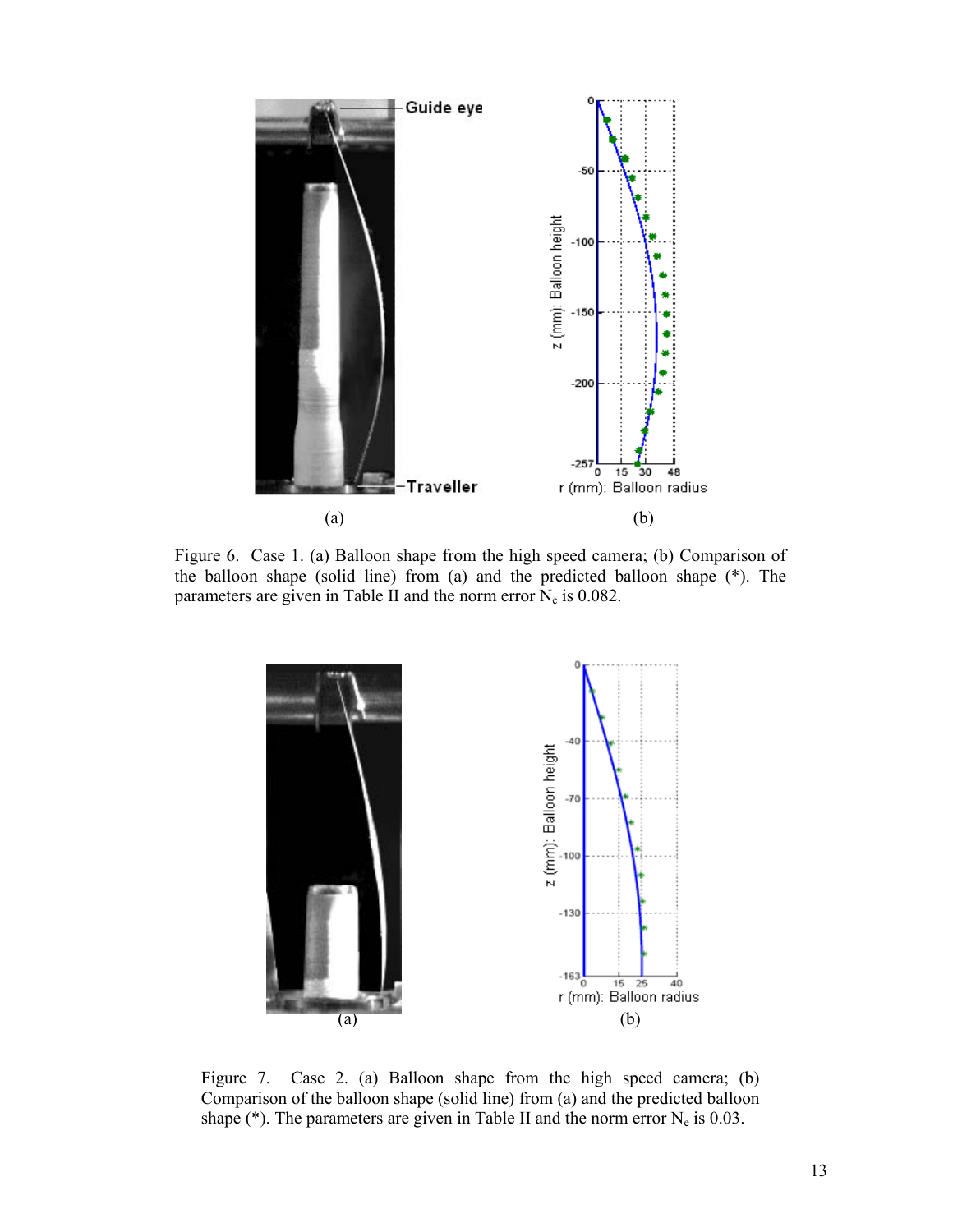

Figure 8. Case 3. (a) Balloon shape from the high speed camera; (b) Comparison of the balloon shape (solid line) from (a) and the predicted balloon shape (\*). The parameters are given in Table II and the norm error  $N_e$  is 0.08.



Figure 9. Case 4. (a) Balloon shape from the high speed camera; (b) Comparison of the balloon shape (solid line) from (a) and the predicted balloon shape (∆). The parameters are given in Table II and the norm error  $N_e$  is 0.2.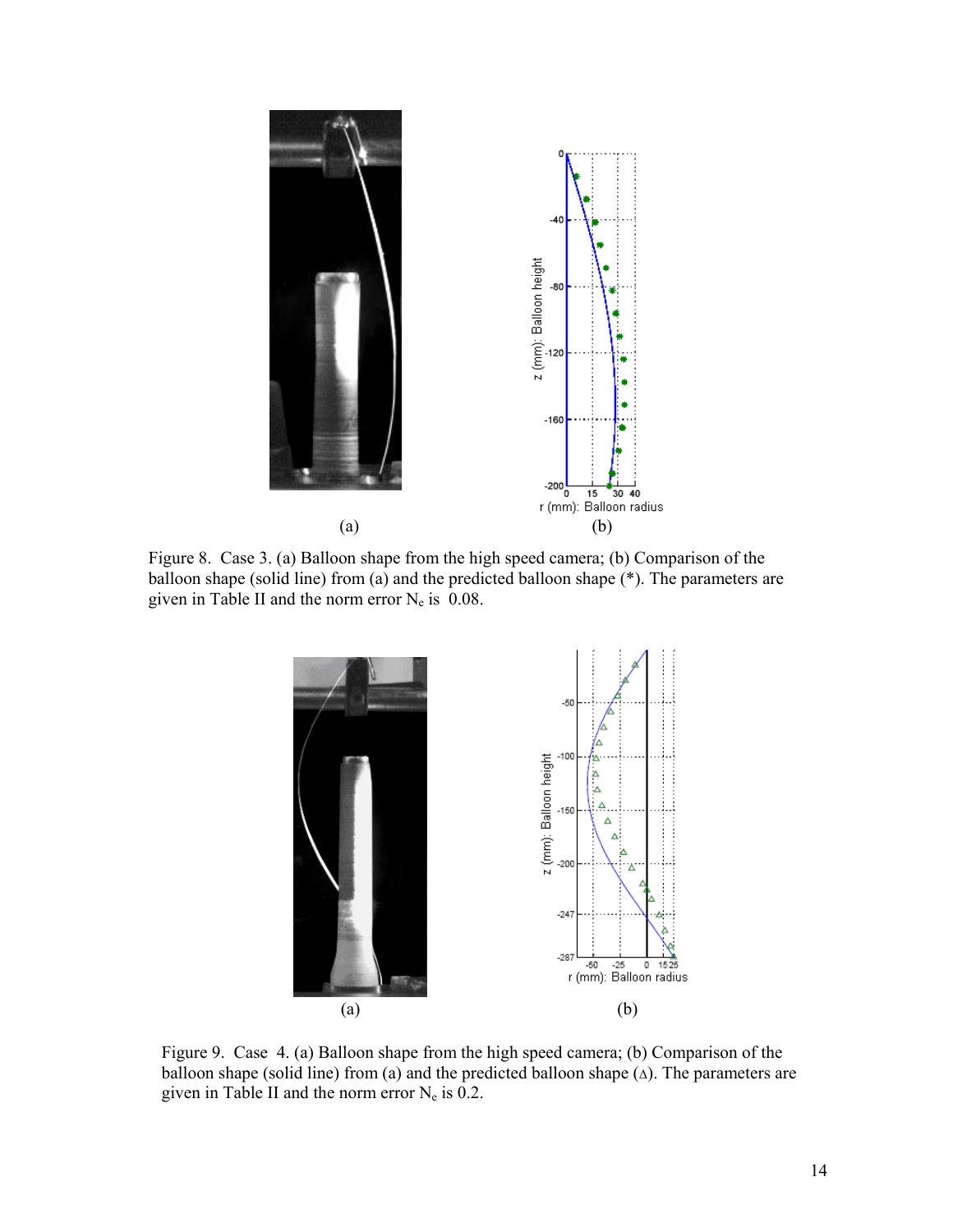When the tension  $T_0$  was reduced by using travellers of lighter mass the profile of a collapsed balloon was obtained at the tension  $T_0 = 17.0$ cN as shown in Figure 9 (a) with the other parameters as shown for Case 4 (Table II). The difference between the predicted shape (solid line) and the measured shape is significant ( $N_e = 0.2$ ) but in this case the real shape is no longer planar and is affected where the yarn balloon touches the bobbin compared with the predicted shape which is assumed to be planar. Nevertheless the broad features of the experimental profile are shown by the theoretical curve.

## **5. Concluding remarks**

The Integral RBFN method was used to solve the uncontrolled yarn balloon shape as described by a non-linear differential governing equation. A key feature of the method has been the solution of the non-linear equation without any of the simplifying assumptions used by previous researchers. The results show the method is reliable in determining the profile of the balloon with a simple analysis using a coarse number of collocation points, i.e., the accuracy is high with an insignificant computation time, when the balloon shape is stable. The dimensionless technique benefits the training process of the RBFN method and increases significantly the accuracy of results. This theoretical analysis compared very well with other studies by identifying the key features of ringspinning. Comparison of the theoretical balloon profiles was consistent with the experimental balloon shapes across a wide range of spinning conditions. The differences between the theoretical and experimental data may be due to the presence of air drag and the Integral RBFN method provides a basis for further analysis allowing for the effect of air drag and time dependent effects.

### **Acknowledgements**

Canh-Dung Tran is supported by a CSIRO Postdoctoral Research Fellowship and a grant of computing time from Australia Partnership for Advanced Computing (APAC) National Facility. The authors note the assistance of Phil Henry (TFT, CSIRO) in the preparation of the spin-tester machine SERMATES for measuring the tension and determining the profile of yarn balloons. All of this support is gratefully acknowledged.

### **References**

Batra, S.K., Ghosh, T.K. and Zeidman, M.I., 1989a. An Integrated Approach to Dynamic Analysis of the Ring Spinning Process: Part I: Without Air Drag and Coriolis Acceleration, Text Res. J., 59, 309-317.

Batra, S.K., Ghosh, T.K. and Zeidman, M.I., 1989b. An Integrated Approach to Dynamic Analysis of the Ring Spinning Process: Part II: With Air Drag, Text. Res. J, 59, 416-424.

Behera, B.K. and Muttigi, S.B., 2004. Performance of error back propagation vis a vis Radial Basis Function Neural Network. Part I: Prediction of Properties for Design Engineering of Woven Suiting Fabrics, J. Text. Inst., 95, 284-300.

Carlson, R.E. and Foley, T.A., 1991. The parameter  $R^2$  in multi-quadric interpolation, Computers Math. Appl. 21(9), 29-42.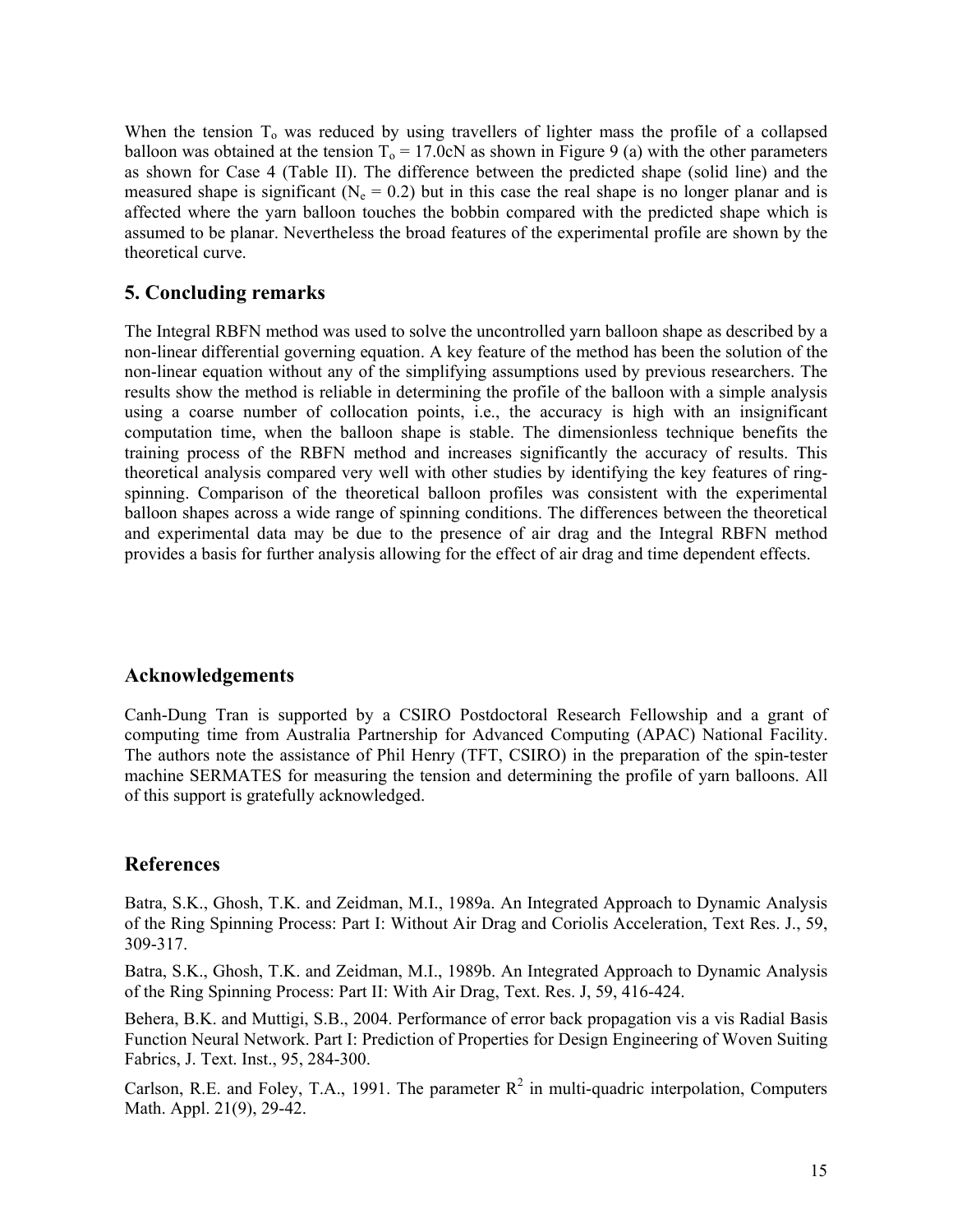Cheng, L. and Adams, D., 1995. Yarn strength prediction using Neural Networks, Part I: Fiber properties and yarn strength relationship, Text. Res. J. 65(9), 495-500.

Clark, J.D., Fraser, W.B, Sharma, R. and Rahn, C.D., 1998. The dynamic response of a balloon yarn: Theory and experiment, Proc. R. Soc. Lond. A, 454, 2767-2789.

De Barr, A.E.., 1961. The role of air drag in Ring Spinning, J. Text. Inst. 52, T126-T139.

De Barr, A.E. and Catling, H. 1965, The principles and theory of ring spinning. Manchester, Butterworths.

Fan, J. and Hunter, L., 1998. A worsted Fabric Expert System, Part II: An Artificial Neural Network model for predicting the properties of Worsted Fabrics, Text. Res. J. 68(10), 763-771.

Franke, R., 1982. Scattered data interpolation: test of some methods, Math. Comput. 48, 181-200.

Fraser, W.B., 1993. On the theory of ring spinning, Phil. Trans. R. Soc. Lond. A, 342, 439-468.

Fraser, W.B. and Stump, D.M., 1998. Yarn twist in the ring-spinning balloon, Proc. R. Soc. Lond. A 454, 707-723.

Hannah, M., 1952, Applications of a theory of the spinning balloon. Part I, J. Text. Inst. 43, T519- T535.

Hannah, M., 1955, Applications of a theory of the spinning balloon. Part II, J. Text. Inst. 46, T1- T16.

Hardy, R.L., 1971. Multi-quadric equations for topography and other irregular surfaces, J. Geophys. Res., 176, 1095-1915.

Haykin, S., 1999. Neural networks: A comprehensive foundation. New Jersey: Prentice Hall.

He, J.H., 2004. Accurate Identification of the Shape of the Yarn Balloon, J. Text. Inst., 95, 187- 191.

Kansa, E.J., 1990a. Multi-quadrics - A scattered data approximation scheme with applications to computational fluid dynamics-I: Surface approximations and partial derivatives estimates. Comput. Math. Appl., 19(8-9), 127-145.

Kansa, E.J., 1990b. Multi-quadrics - A scattered data approximation scheme with applications to computational fluid dynamics-II: Solutions to Parabolic, Hyperbolic and Elliptic Partial Differential Equations, Computers Math. Applic. 19(8-9), 147-161.

Lisini, G.G., Nerli, G. and Rissone P., 1981. Determination of balloon surface in textile machines. A finite segment approach, J. of Engineering for Industry, Transaction of the ASME, 103, 424-430.

Lisini, G.G., Giusti, R., Toni, P., D. and Quilghini, D., 1994. A Mathematical model of ring spinning process, Meccanica, 29, 81-93.

Mack, C., 1953. Theoretical study of ring and cap spinning balloon curves (with and without air drag), J. Text. Inst., 44(11), T483-T497.

Mai-Duy, N. and Tran-Cong, T., 2001. Numerical solution of Navier-Stokes equations using multiquadric radial basis function networks, Neural Networks, 14, 185-199.

Padfield, D.G., 1958. The motion and tension of an Unwinding Thread, I, Proc. R. Soc. London A, 245, 382-407.

Pynckels, F., Kiekens, P., Sette, S., Van Langenhove, P. and Impe, K., 1997. Use Neural Nets to simulate the spinning process. J. Text. Inst. 88(4), 440-447.

Ramesh, M.C., Rajamanickam, R., and Jayaraman, S., 1995. Prediction of yarn tensile properties by using Artificial Neural Network, J. Text. Inst., 86, 459-469.